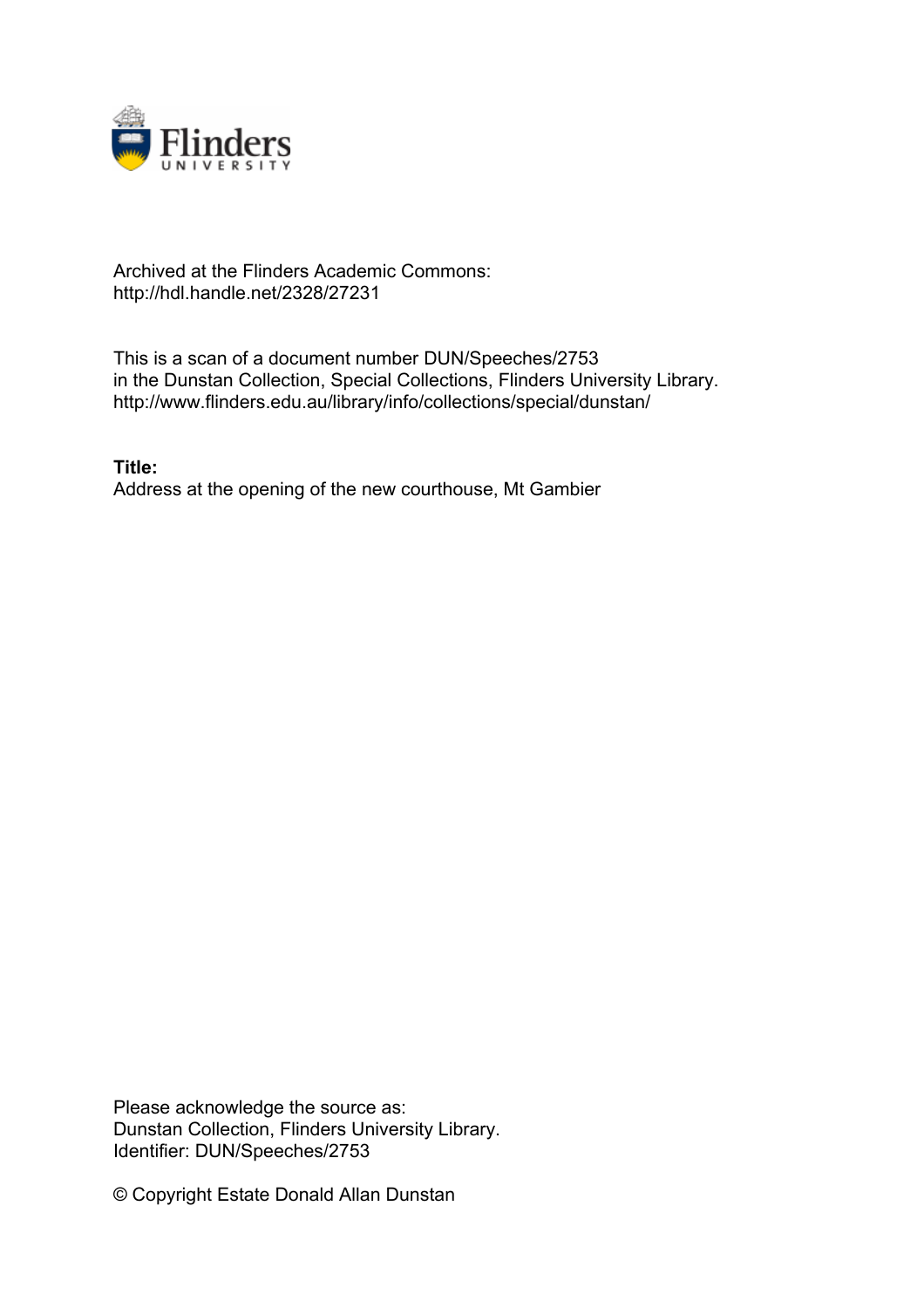ADDRESS BY THE PREMIER, DON DUNSTAN, AT THE OPENING OF THE NEW COURTHOUSE, MT. GAMBIER. 10.10.75

Mr. Matison, Your Honors, Your Worship, Ladies and Gentlemen.

It's taken a long time, but your new court-house is finished. The old one was in use for 110 years and no doubt some of you were beginning to think it might take just as long before this new building was ready.

But you would all agree, I'm sure, that it is an excellent building which was well worth waiting for. I am especially pleased to perform the opening ceremony because one of the earliest questions put to me when I became Attorney General in 1965 was from Alan Burdon and he asked me, just as he had asked previouo Liberal Attorneys-General "When will a new court house be built at Mount Gambier?"

While I was Attorney General we went to the stage of having plans made, but when the Government changed as the result of plans made, but when the Government changed as the result of antiquated and undemocratic electoral system which we are now at last changing, the project seemed to die. But we brought it back to life again and I feel very happy to be in Mt. Gambier on such a significant day in the city's history.

The new court house is a striking achievement for Mt. Gambier and with a final cost of \$ 940,000 an expensive one as well. Its unique design, with the two large court room areas and the provision for future expansion by adding a third chamber, combined with the excellent support facilities will make the administration of laws more efficient and comfortable for the people of the South East and the legal profession. On the subject of comfort, this air-conditioned complex ----I think it has already been christened "The Taj Mahal" is a far cry from the old court house across the road.

The old building was never very satisfactory. Anyone who has ever appeared at the Mount Gambier Court House has their own favourite horror story about the place, although the tradition of complaining about the dreadful conditions at Mount Gambier goes back to before even the old court-house was built,

> **. . / 2. .**  Dunstan Collection, Special Collections, Flinders University Library.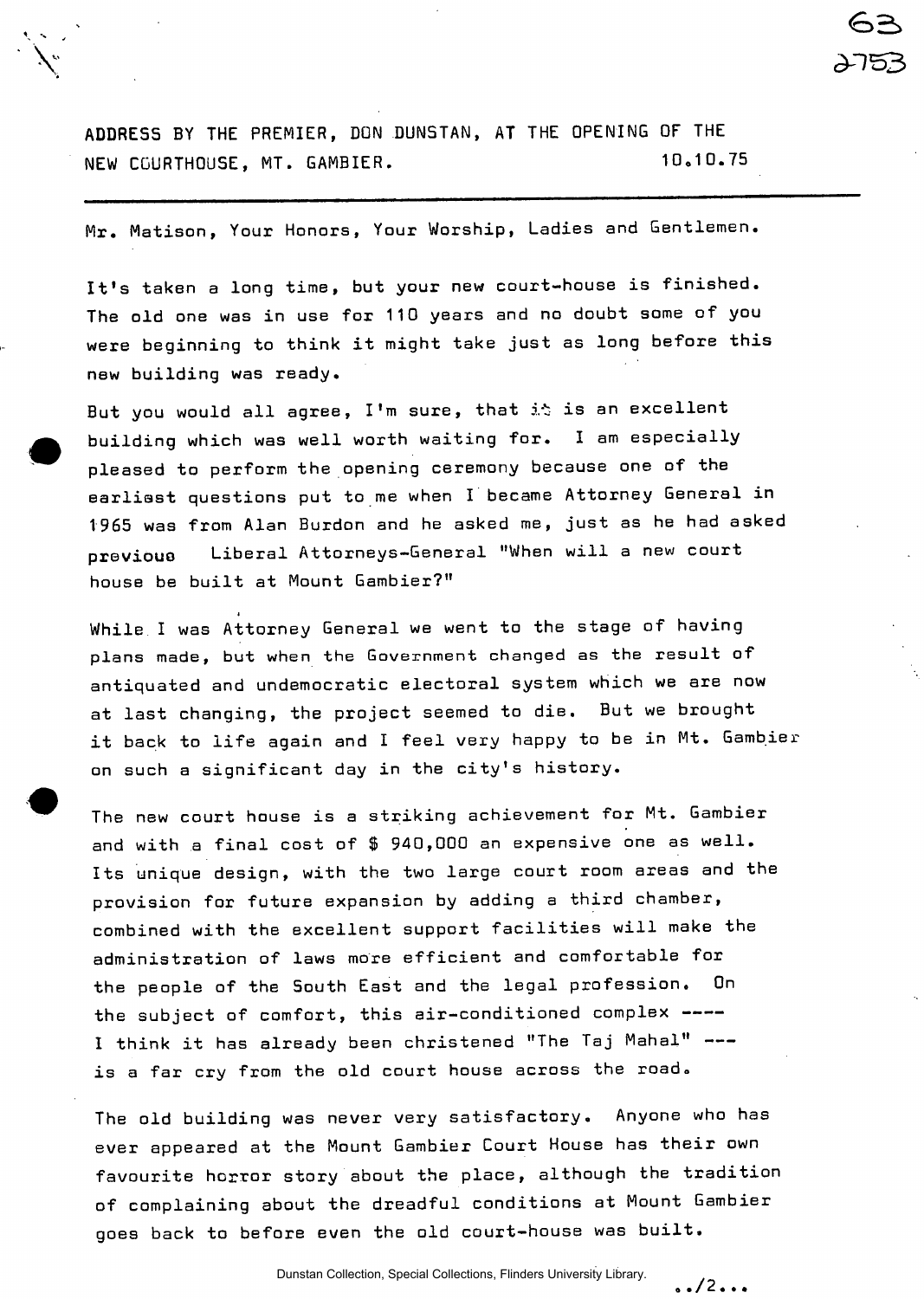Right back in 1862, the first judge to preside at circuit court hearings in the city - Mr. Justice Gwynne - spent most of his first day in court criticising the absence of any witness box, prisoner's dock, jury space or accommodation for the judge.

I hope none of my learned legal friends try to emulate Judge Gwynne today, although I suppose he looked forward to the opening of the old court-house in 1865 as fervently as the people of Mount Gambier and the legal fraternity have waited for today's ceremony.

And just as the old court house was a focalpoint of the South East, this new building will play an even greater part in the community. It derives its significance not only because of its legal and governmental functions but because our social structure depends so heavily on a popular involvement with, and attachment to, the process of justice. The law is not divorced from the people ... it exists as the result of community mores and it is essential that the law should not see itself, or be seen by the people, as something separate from the lives and expectations of individuals.

If we call on the community to help maintain and administer the concept of law through involvement, we must make that participation straightforward and free from penalty. In the case of our new court-house, that can mean anything from having sufficient chairs for jurors to sit on through to the vastly improvpd facilities for people awaiting trial.

The conditions under which the courts operate are often as important as the laws they administer, and my Government is determined to ensure that the physical amenities which are often seen as an expression of the law are steadily improved. We are particularly concerned at improving the standard of court buildings in country areas, just as we are very sensitive to the many other needs of rural communities.

In Mount Gambier alone, my Government has done a tremendous amount since we came to office. The most recent improvements have been in education, roads, housing, water and sewerage works and community health.

Mt. Gambier High School has been dramatically up-graded in the past three years, and the additions opened recently, which cost \$ 340,000 are the latest results from that programme. Dunstan Collection, Special Collections, Flinders University Library.

**.2**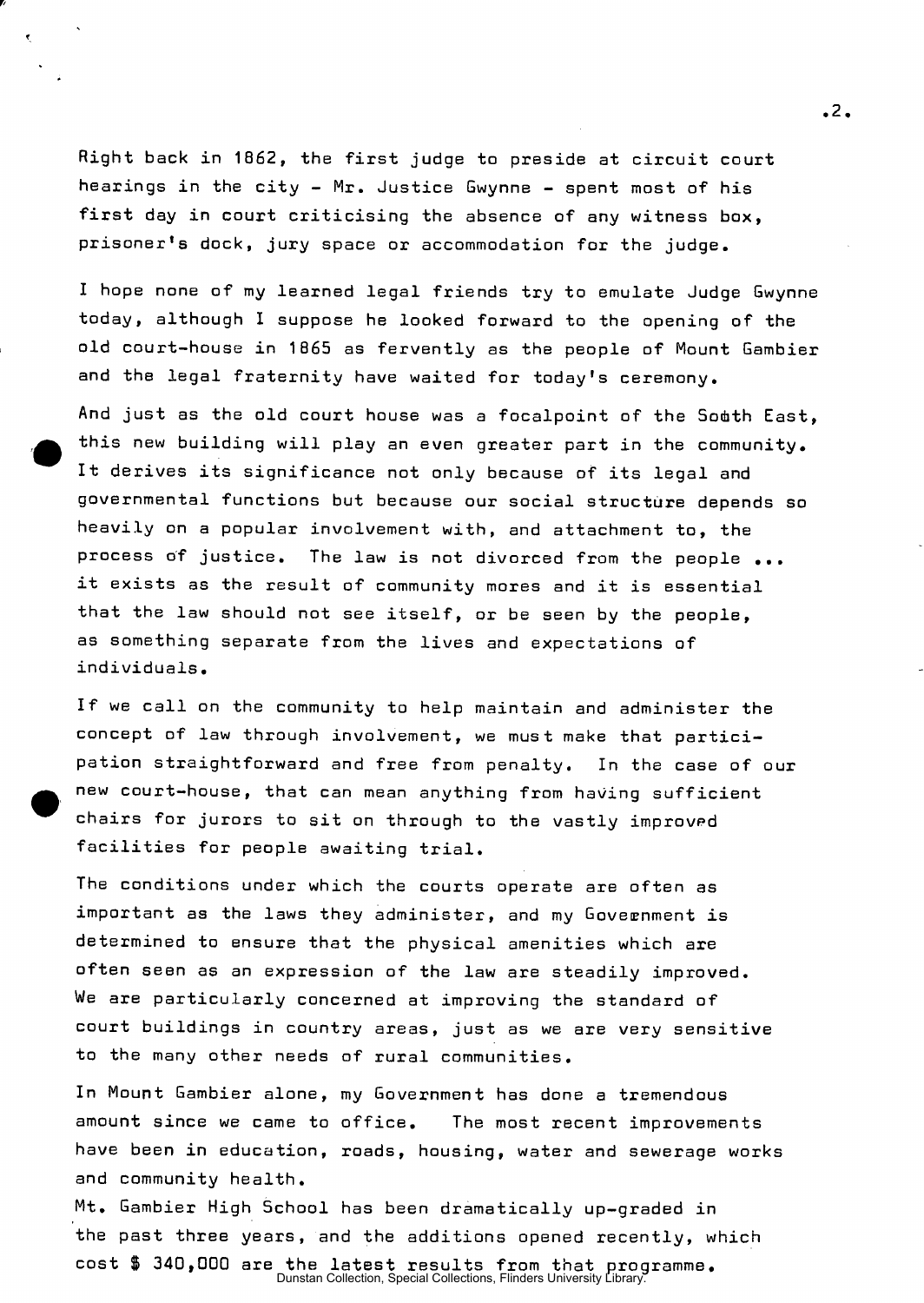Major extensions costing almost \$ 2-millions are in progress to Grant High School where a library resource centre, Science complex and other improved educational resources are being made available to the district. The Primary Schools in the area have received new open space teaching units, and of course, the \$ 2-million South East College of Further Education is well on the way to completion. The Government has spent almost \$ 300,000 on roads in the area in the past 2 years, and another \$ 40,000 in works is planned for the immediate future. Improved Water and Sewerage facilities has cost \$ 1.2 million, and another \$ 2.9 millions is allocated for further upgrading of the system. Mount Gambier Hospital will have a % 2.5 million Nurses Home and another \$ 400,000 has been allocated for expansion of the

The Housing Trust in particular has been very active in the region, with two large subdivisions capable of taking almost 500 homes. As well the Trust is planning residential development for about 215 houses around the Fletcher Jones site.

radiological department and pharmacy.

In Millicent, where this afternoon I will be opening the new **SAFCOL** plant - which was built and **financed** by the Government through the Housing Trust - we have spent millions to improve the facilities available to the people of the area.

Put simply, the Government has spent a tremendous amount on the country areas of South Australia because we believe that all the people of this State have the right to enjoy an improving lifestyle. In many areas that means starting work on the legacy of years of neglect in areas such as schools, roads, hospitals and community welfare services.

My Government wants cities like Mount Gambier and Millicent to grow and to provide their residents with a diversity of interests and a sense of community. To say we are ignoring the country is complete nonsense.

Equally vacuous are the claims being made about the electoral reforms presently before Parliament. Let's take one particularly stupid piece of propoganda being peddled locally ... that the seat of Millicent will disapper and an additional 8,000 voters will be added to Mount Gambier, giving that seat a total enrolment of more than  $19,000$  people. Apart from anything else, that proposition displays an incredible inability to do simple arithmetic. The set of  $\mathbb{R}^n$  is the set of  $\mathbb{R}^n$  ,  $\mathbb{R}^n$  ,  $\mathbb{R}^n$  ,  $\mathbb{R}^n$ 

ه 3 ه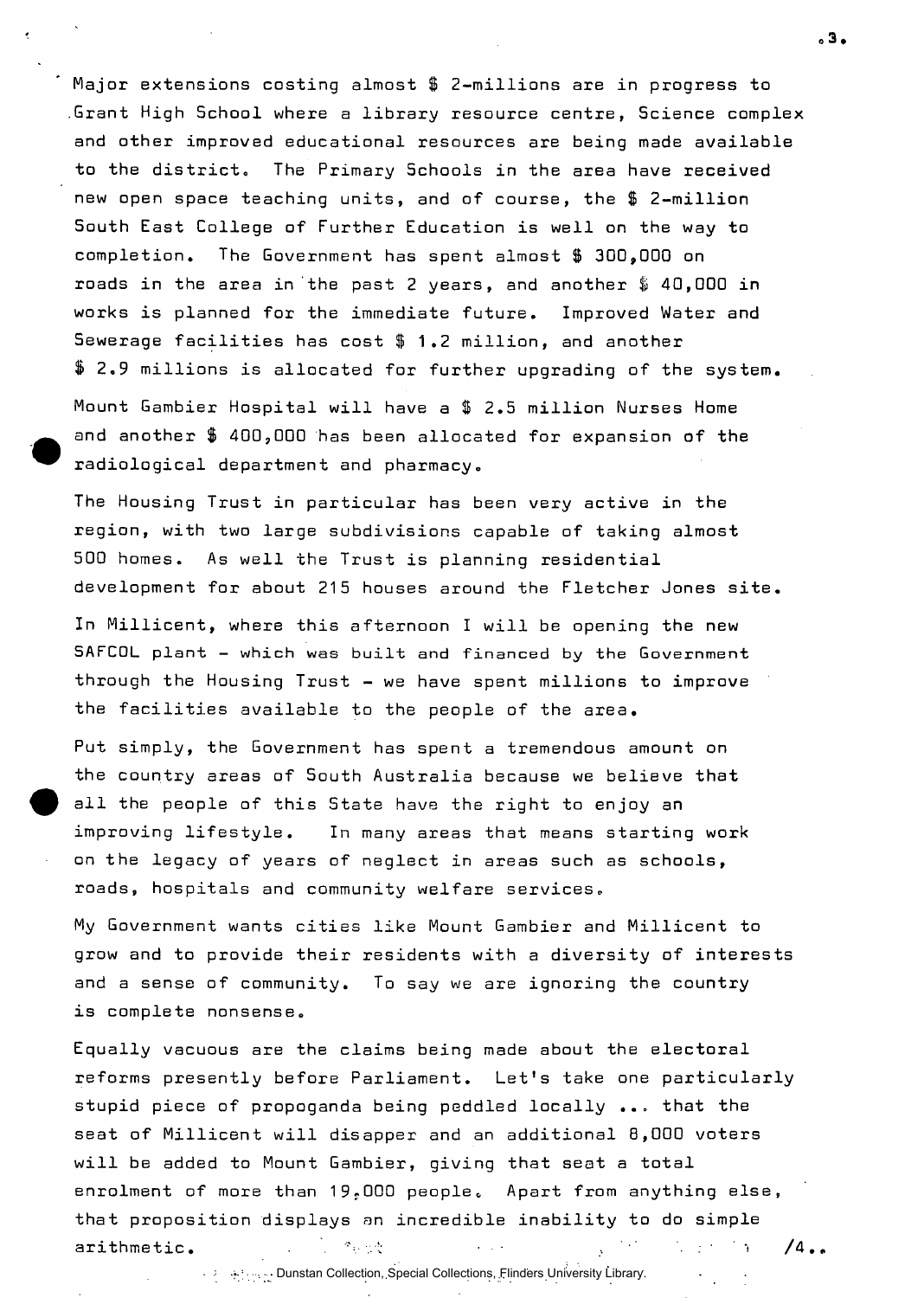Taking the fact that there are 720,000 voters in the State and there will still be 47 seats, obviously the quota must be very close to 16,000. And since the terms of the act setting up the Boundaries Commission provide for one vote, one value, every seat must be as near as practicable to that figure. It would be impossible to put Millicent and Mount Gambier in the same electorate and still comply with the terms of the Act.

What the Independent Boundaries Commission will decide is still necessarily unknown. The members of that Commission ... a Senior Supreme Court Judge, the Surveyor General and the Electoral Commissioner ... will be men of complete integrity who will re-distribute the Legislative Assembly seats to ensure that all South Australians ... irrespective of where they live ... have an equal say in the running of their State. In future no-one will be able to say a vote is worth twice another vote simply because of where it was cast.

We are all part of one State, one Country and dependent on one economy. To attempt to set any section of the community against any other groups is the course for social disaster. The farmer and the city-dweller rely on each other. The urban communities rely on farmers for food and also on the foreign exchange from our rural industries. The farmer in turn needs the manufacturing base of cities for his galvanised iron, his farm machinery, his home furnishings and many other products of industrialised societies

In the South East, we have tried to make that inter-dependence more local, by encouraging industries to establish in the area and to provide a stable basis for future growth of the entire region, and from that the whole State. To throw that away by saying the interests of the country and the cities are incompatible or exclusive hurts everyone, no matter where they live.

This court house is an example of how facilities for the entire community can be improved by expanding the industrial base of country areas and by decentralising industries such as Fletcher-Jones, the Forestry Commission and the SAFC0L Plant in Millicent. Only with an even rate of development can we improve the services the community expects.

 $.4.$